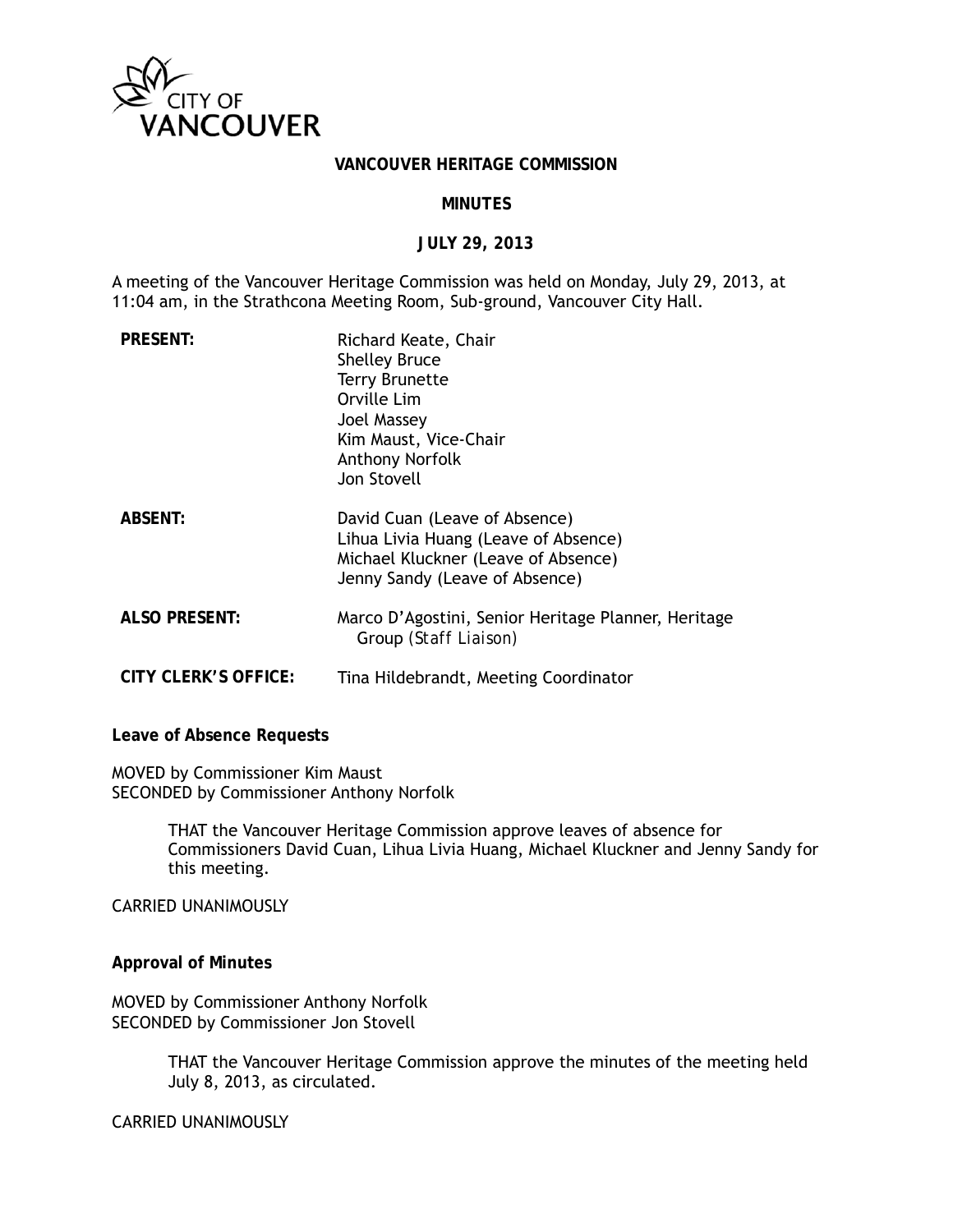- **1. Business Arising from the Minutes**
- **(a) Vancouver Heritage Commission Mandate**

In response to a request, the Chair suggested review of the Commission's mandate be referred to the September meeting.

- **2. Conservation Review**
- **(a) 304 East 28th Avenue The Walden House VHR B (proposed) DE#** 416757
- Applicant: Marina Lok, Design Consultant Michael Hambrook, Owner Donald Luxton, Donald Luxton & Associates
- Staff: James Boldt, Heritage Group

Staff and the applicants reviewed the application and responded to questions.

MOVED by Commissioner Terry Brunette SECONDED by Commissioner Anthony Norfolk

> THAT the Vancouver Heritage Commission supports the conservation and infill application for 304 East  $28<sup>th</sup>$  Avenue (The Walden House), as presented at its meeting on July 29, 2013, and recommends that the applicant consider reconfiguring the infill house windows to be more in keeping with the arts and craft style.

CARRIED UNANIMOUSLY

- **(b) 151 West Hastings Street (Ormidale Block) C (M) DE 416793**
- Applicant: Michael Wartman, B+H Architects Brett Walsh, Century Group Donald Luxton, Donald Luxton & Associates
- Staff: Marco D'Agostini, Senior Heritage Planner Paul Cheng, Development Planner

Issues:

- (i) Conservation Plan, as proposed;
- (ii) Height relaxation of 3m (requested: 25.90 m, permitted: 22.90m); and
- (iii) Parking relaxation (required: 31 spaces, proposed: 6 spaces pay-in-lieu, and 25 spaces to be relaxed based on hardship/heritage).

The Staff Liaison, along with the applicants, reviewed the application and responded to questions.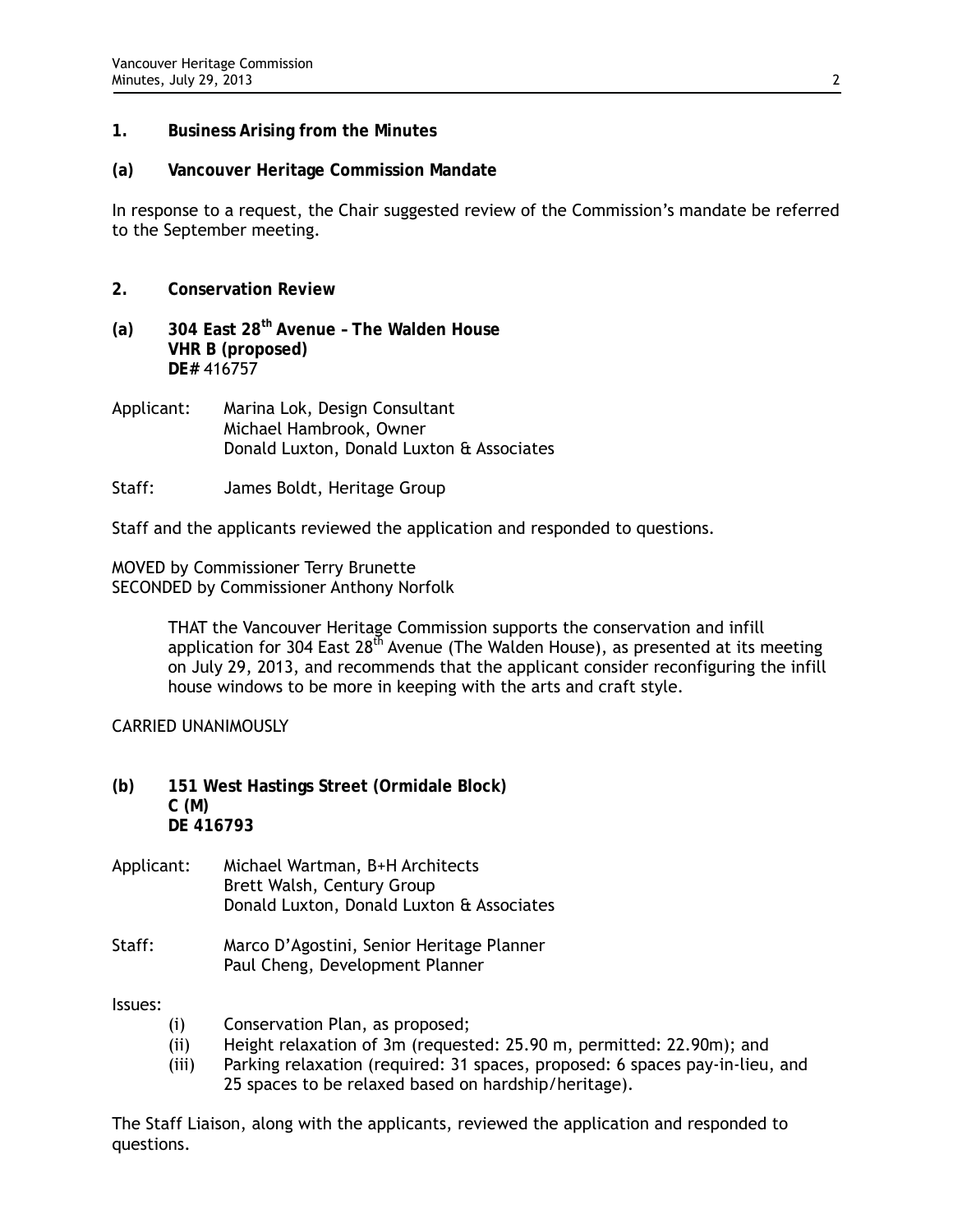MOVED by Commissioner Jon Stovell SECONDED by Commissioner Terry Brunette

> THAT the Vancouver Heritage Commission supports the revised Statement of Significance, the Conservation Plan and the parking relaxation for 151 West Hastings Street (Ormidale Block) as presented at its meeting on July 29, 2013, and recommends further design development consideration be given to the supported contemporary lane façade; and

FURTHER THAT the Commission supports and appreciates the modest rusted steel addition to the top of the building.

CARRIED UNANIMOUSLY (Commissioner Shelley Bruce opposed)

*\* \* \* \* \** 

*The Commission recessed at 12:24 pm and reconvened at 12:41 pm with the same members present.* 

*\* \* \* \* \** 

- **(c) 5805 Wales Street former Avalon Dairy VHR A Rezoning Application**
- Applicant: Howie Jones, Hywel Jones Architect Donald Luxton, Donald Luxton & Associates
- Staff: Marco D'Agostini, Senior Heritage Planner Michelle McGuire, Rezoning Planner Timothy Potter, Development Planner

# Issues:

- (i) Conservation Plan;
- (ii) Proposed form of development and its compatibility with the heritage building

Staff and the applicants reviewed the application and responded to questions.

MOVED by Commissioner Kim Maust SECONDED by Commissioner Orville Lim

> THAT the Vancouver Heritage Commission does not support the rezoning application for 5805 Wales Street, the former Avalon Dairy, and recommends that while there is support for the density and number of units, further design development be given to siting and massing of the proposed infill buildings to allow for greater open space and greater visibility to be created for the heritage farm house; and

> FURTHER THAT the Commission reserves its support for the Heritage Conservation Plan and requests that further design development be presented to the Commission at the Development Permit stage, including the floor plates and subdivision plan for the heritage farm house plus exterior details/material choices for the proposed new buildings.